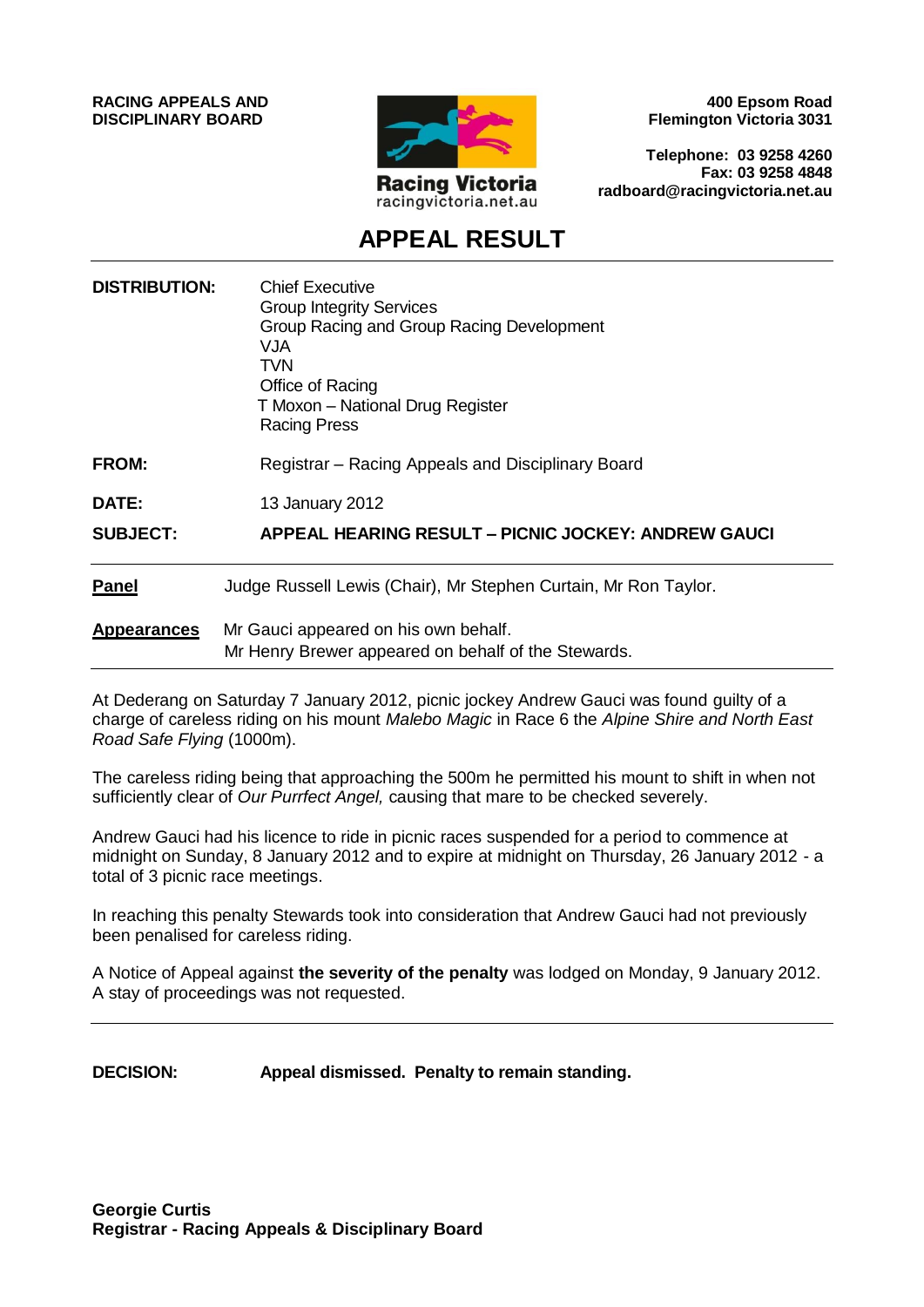# **TRANSCRIPT OF PROCEEDINGS**

# **RACING APPEALS AND DISCIPLINARY BOARD**

\_\_\_\_\_\_\_\_\_\_\_\_\_\_\_\_\_\_\_\_\_\_\_\_\_\_\_\_\_\_\_\_\_\_\_\_\_\_\_\_\_\_\_\_\_\_\_\_\_\_\_\_\_\_\_\_\_\_\_\_\_\_\_

# **HIS HONOUR JUDGE R.P.L. LEWIS, Chairman MR S. CURTAIN MR R. TAYLOR**

#### **DECISION**

#### **EXTRACT OF PROCEEDINGS**

# **IN THE MATTER OF THE ALPINE SHIRE AND NORTH EAST ROAD SAFE FLYING OVER 1000 METRES AT DEDERANG ON 7/1/12**

# **JOCKEY: ANDREW GAUCI**

#### **MELBOURNE**

#### **FRIDAY, 13 JANUARY 2012**

MR H. BREWER appeared on behalf of the RVL Stewards

MR A. GAUCI appeared on his own behalf